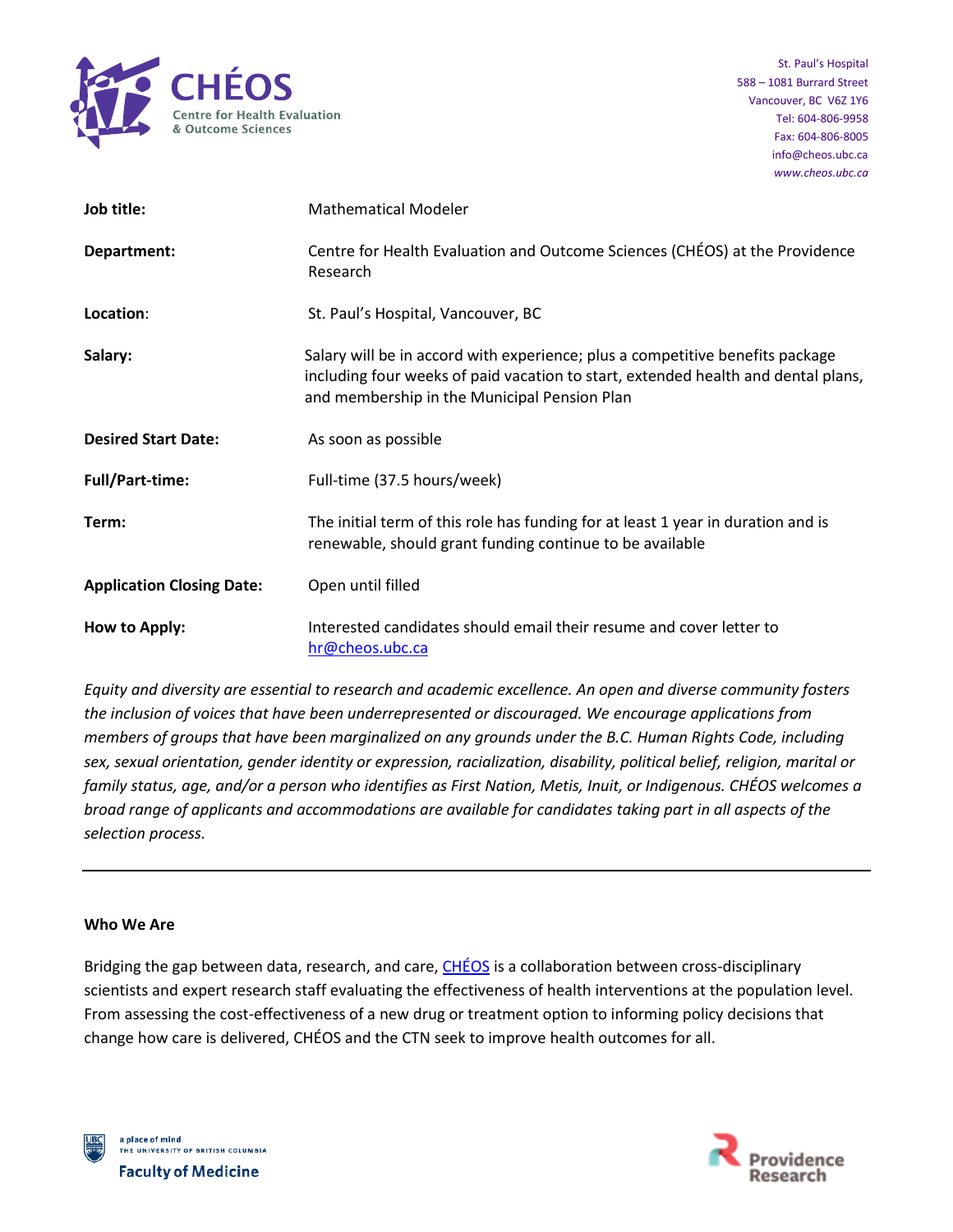## **Our Commitments to You**

At CHÉOS, we are committed to providing an inclusive, dynamic, and cooperative work environment in which all members are encouraged to pursue personal and professional growth. We offer a competitive salary, and excellent benefits, including:

- A minimum of 4 weeks of paid vacation annually (prorated for part-time staff)
- Paid time off between the December and January statutory holidays
- Other paid leaves to support health, wellness, and work-life balance
- Extended health and dental plans
- Membership in the Municipal Pension Plan with employer-matched contributions

## **The Role**

Under the supervision of Dr. Bohdan Nosyk, the Mathematical Modeler will assist the team lead and other team members in simulation modeling health research projects. Specific tasks include model specification, development and validation, preparation of manuscripts, presenting research findings at conferences, and other research-related activities. Dr. Nosyk leads a multidisciplinary team of statisticians, health economists and public health researchers engaged in an international portfolio of leading-edge health economic and health services research projects focused on HIV/AIDS and substance use disorders. This team offers outstanding research opportunities, international collaborations, access to world-class linked administrative databases, a breadth of methodological skills, and a focus on improving health outcomes for marginalized populations. This position additionally offers potential for publication and other professional development opportunities.

The successful applicant will have the opportunity to be involved in a wide range of high-impact studies evaluating local and international programs and policies in [opioid use disorder treatment](https://bmjopen.bmj.com/content/10/9/e036102) an[d risk mitigation,](https://bmjopen.bmj.com/content/11/6/e048353) in addition to **HIV/AIDS** treatment and prevention strategies which promote health equity and support the 'Ending the HIV Epidemic in America' initiative.

# **Work Performed**

- Responsibilities span the entire modeling life cycle, including model specification, design, development, debugging, validation, implementation, documentation, code maintenance, and conduct of simulations to advance project objectives in the context of substance use and HIV/AIDS.
- Develops, tests, and implements new models to advance project objectives.
- Performs parameter estimation using empirical data.
- Conducts one-way and probabilistic sensitivity analysis.
- Analyzes model results and determines a course of action to resolve performance issues and model discrepancies.
- Achieves a high level of research productivity, including contributing to securing grant funding, and developing an independent research agenda.
- Supports and leads the development of research proposals and grant applications.
- Prepares manuscripts communicating project methods, results, and conclusions, and presents research at national and international conferences.
- There will be opportunities for the successful candidate to receive additional training in a wide range of research methods, including health economic evaluation, while contributing substantially to the development and execution of cutting-edge health economic research.